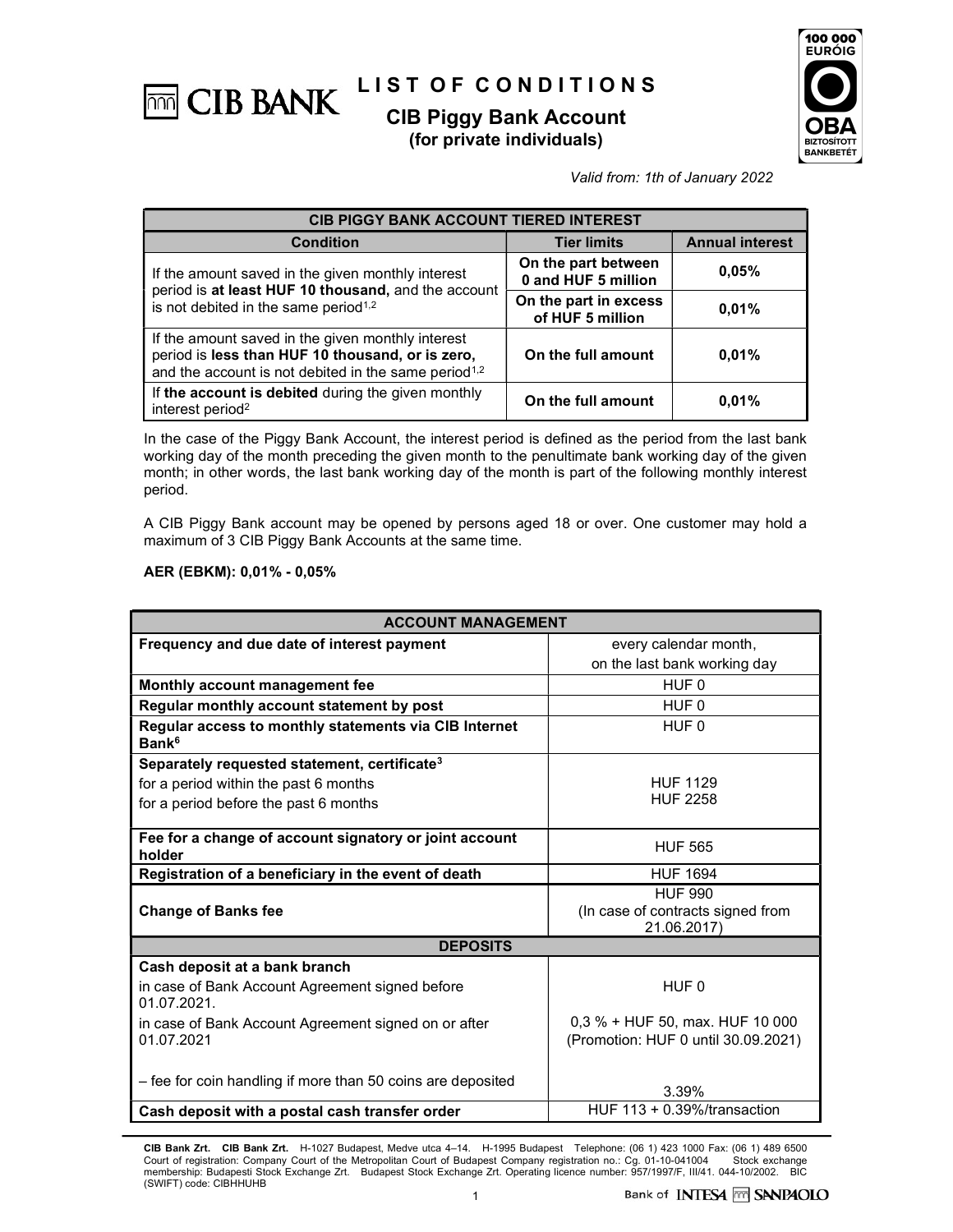

## L I S T O F C O N D I T I O N S

## CIB Piggy Bank Account (for private individuals)



Valid from: 1th of January 2022

| <b>DEBITS</b>                                                                                                                                                                                                                |                                                                                                                                                                         |  |  |  |
|------------------------------------------------------------------------------------------------------------------------------------------------------------------------------------------------------------------------------|-------------------------------------------------------------------------------------------------------------------------------------------------------------------------|--|--|--|
| Bank-to-bank transfer via GIRO                                                                                                                                                                                               |                                                                                                                                                                         |  |  |  |
| CIB Internet Bank, CIB Bank mobile application, CIB Bank<br>Online                                                                                                                                                           | 0.61% min. HUF 143, max.<br>HUF 40 940                                                                                                                                  |  |  |  |
|                                                                                                                                                                                                                              | On the debit of the Forint account, from<br>the distribution of Hungarian State<br>Treasury's account in case of HUF<br>transaction<br>0,34%, min. 143, max. HUF 35 000 |  |  |  |
| <b>CIB24</b>                                                                                                                                                                                                                 | 0,64%, min. 272, max. HUF 40 940                                                                                                                                        |  |  |  |
|                                                                                                                                                                                                                              | On the debit of the Forint account, from<br>the distribution of Hungarian State<br>Treasury's account in case of HUF<br>transaction<br>0,37%, min. 272, max. HUF 35 000 |  |  |  |
| Paper-based service                                                                                                                                                                                                          | 0,92%, min. 565, max. HUF 40 940                                                                                                                                        |  |  |  |
|                                                                                                                                                                                                                              | On the debit of the Forint account, from<br>the distribution of Hungarian State<br>Treasury's account in case of HUF<br>transaction<br>0,65%, min. 565, max. HUF 35 000 |  |  |  |
| Intrabank transfer                                                                                                                                                                                                           |                                                                                                                                                                         |  |  |  |
| CIB Internet Bank, CIB Házibank, mobilCIB                                                                                                                                                                                    | 0,59%, min. 138, max. HUF 39 940                                                                                                                                        |  |  |  |
| CIB <sub>24</sub>                                                                                                                                                                                                            | 0,62%, min. 265, max. HUF 39 940                                                                                                                                        |  |  |  |
| Paper-based service                                                                                                                                                                                                          | 0,75%, min. 439, max. HUF 39 940                                                                                                                                        |  |  |  |
| Transfer between the Client's own accounts<br>kept at CIB Bank                                                                                                                                                               |                                                                                                                                                                         |  |  |  |
| CIB Internet Bank, CIB Házibank, mobilCIB                                                                                                                                                                                    | HUF <sub>0</sub>                                                                                                                                                        |  |  |  |
| <b>CIB24</b>                                                                                                                                                                                                                 | <b>HUF 282</b>                                                                                                                                                          |  |  |  |
| Paper-based service                                                                                                                                                                                                          | 0.17%, min. HUF 226, max. HUF 7,904<br>(Special offer: HUF 0 until 30.06.2022)                                                                                          |  |  |  |
| Fee for the procedure for cancelling (including recalling)<br>orders, or for the modification of orders                                                                                                                      |                                                                                                                                                                         |  |  |  |
| Intrabank order                                                                                                                                                                                                              | HUF 565/order                                                                                                                                                           |  |  |  |
| Bank-to-bank order                                                                                                                                                                                                           | HUF 1,129/order                                                                                                                                                         |  |  |  |
| Cash withdrawal at the cash desk of a bank branch <sup>4</sup>                                                                                                                                                               | 1.07% min. HUF 940, max.                                                                                                                                                |  |  |  |
| - fee for coin handling if more than 50 coins are withdrawn                                                                                                                                                                  | HUF 112.339<br>3.39%                                                                                                                                                    |  |  |  |
| Fee for failing to make a cash-desk withdrawal after<br>giving advance notice, or for withdrawing more than HUF<br>1 million (or equivalent in foreign currency) without<br>giving advance notice <sup>4</sup>               | HUF 11,291/occasion                                                                                                                                                     |  |  |  |
| Registration of an incoming collection order based on an<br>authorisation letter, official transfer order and transfer<br>ruling or a collection order, formerly with the purpose<br>code "2", on the grounds of Foreclosure | HUF 1,470                                                                                                                                                               |  |  |  |
| <b>OPTIONAL ADDITIONAL SERVICES</b>                                                                                                                                                                                          |                                                                                                                                                                         |  |  |  |
| Monthly premium for the HUF 1 000 000 insurance policy                                                                                                                                                                       | <b>HUF 139</b>                                                                                                                                                          |  |  |  |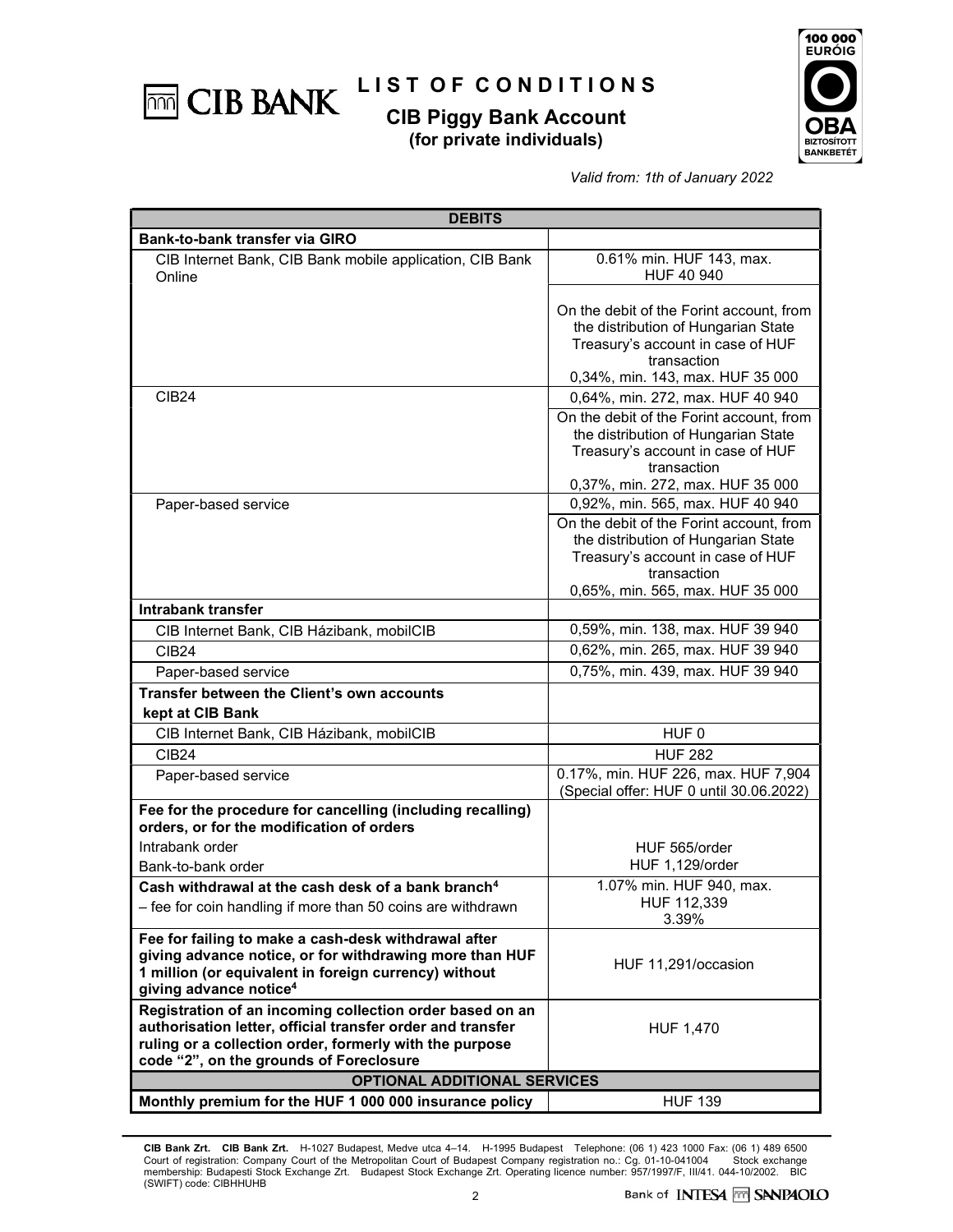

# LIST OF CONDITIONS

## CIB Piggy Bank Account (for private individuals)



Valid from: 1th of January 2022

| providing cover for accidental death <sup>5</sup>          |                                 |  |
|------------------------------------------------------------|---------------------------------|--|
| Monthly premium for the HUF 1 000 000 insurance policy     | <b>HUF 399</b>                  |  |
| $\mid$ providing coverage for death due to any cause $^5$  | Not available after 08.08.2013. |  |
| Monthly premium for the HUF 8 000 000 accident             | <b>HUF 999</b>                  |  |
| $\vert$ insurance policy <sup>5</sup>                      | Not available after 08.08.2013. |  |
| Monthly premium for the HUF 8 000 000 insurance policy     | HUF 2499                        |  |
| providing coverage for death due to any cause <sup>5</sup> | Not available after 08.08.2013. |  |

- <sup>1.</sup> The amount saved in the given monthly interest period may be deposited in cash at a branch cash desk, or transferred to the Piggy Bank account, and does not include the interest payments credited by the Bank.
- <sup>2.</sup> The fees and commission charged by the Bank do not qualify as debits on the Piggy Bank Account. The following count as debits (debit Transactions) resulting in a decrease in the balance of the Piggy Bank Account: cash withdrawals, transfers between the Client's own accounts kept at CIB Bank, and transfers to other accounts, executed by the Bank to the debit of the account. It also counts as a debit if the Bank debits the Piggy Bank Account while exercising a right of offsetting in respect of its outstanding claims from the Client.
- <sup>3</sup> The first paper-based bank statement for the given month is always HUF 0.
- Notice of the following cash withdrawals must be given to the Bank in advance, either verbally (by phone or via CIB24, or in person), or in writing:

| Deadline for giving notice    |                                 | Daily amount of cash withdrawal |                 |                                             |
|-------------------------------|---------------------------------|---------------------------------|-----------------|---------------------------------------------|
|                               |                                 | HUF                             | EUR, USD        | Other                                       |
| I working day in<br>advance   | From Monday<br>to Thursday by   | 1 000 000 - 10 000<br>000       | $1,000 - 5,000$ | Up to the equivalent of<br><b>USD 5 000</b> |
| 2 working days in<br>ladvance | 15:00, on<br>Friday by<br>14:00 | Over 10 000 000                 | Over 5,000      | Over the equivalent of<br><b>USD 5 000</b>  |

 The Bank do es not guarantee the availability at its cash desks of amounts that are subject to the above advance-notice obligation but have not been requested in advance.

Advance notice obligation with respect to coins (for quantities above 50 coins):

- up to HUF 500 000, the request must be submitted to the Bank on the banking day preceding the withdrawal by 2 working days,
- above HUF 500 000, the request must be submitted to the Bank in writing, accompanied by a list of requested denominations, on the banking day preceding the withdrawal by 3 working days – by 15:00 on Monday to Thursday, and by 14:00 on Friday.
- <sup>5.</sup> This Supplementary Service is provided based on the insurance contract concluded by the Bank with Generali-Providencia Biztosító Zrt.
- <sup>6</sup> Fee applicable in the case of an agreement concluded after 8 August 2013 with regard to the sending or making available of the monthly statement via an Electronic Service, on the understanding that in every case the first paper-based monthly statement for the given month is free of charge.

In case of the Bank Account Agreement's termination, the cash withdrawal, bank-to-bank transfer, intrabank transfer or book transfer between the Client's own accounts of an amount less than HUF 1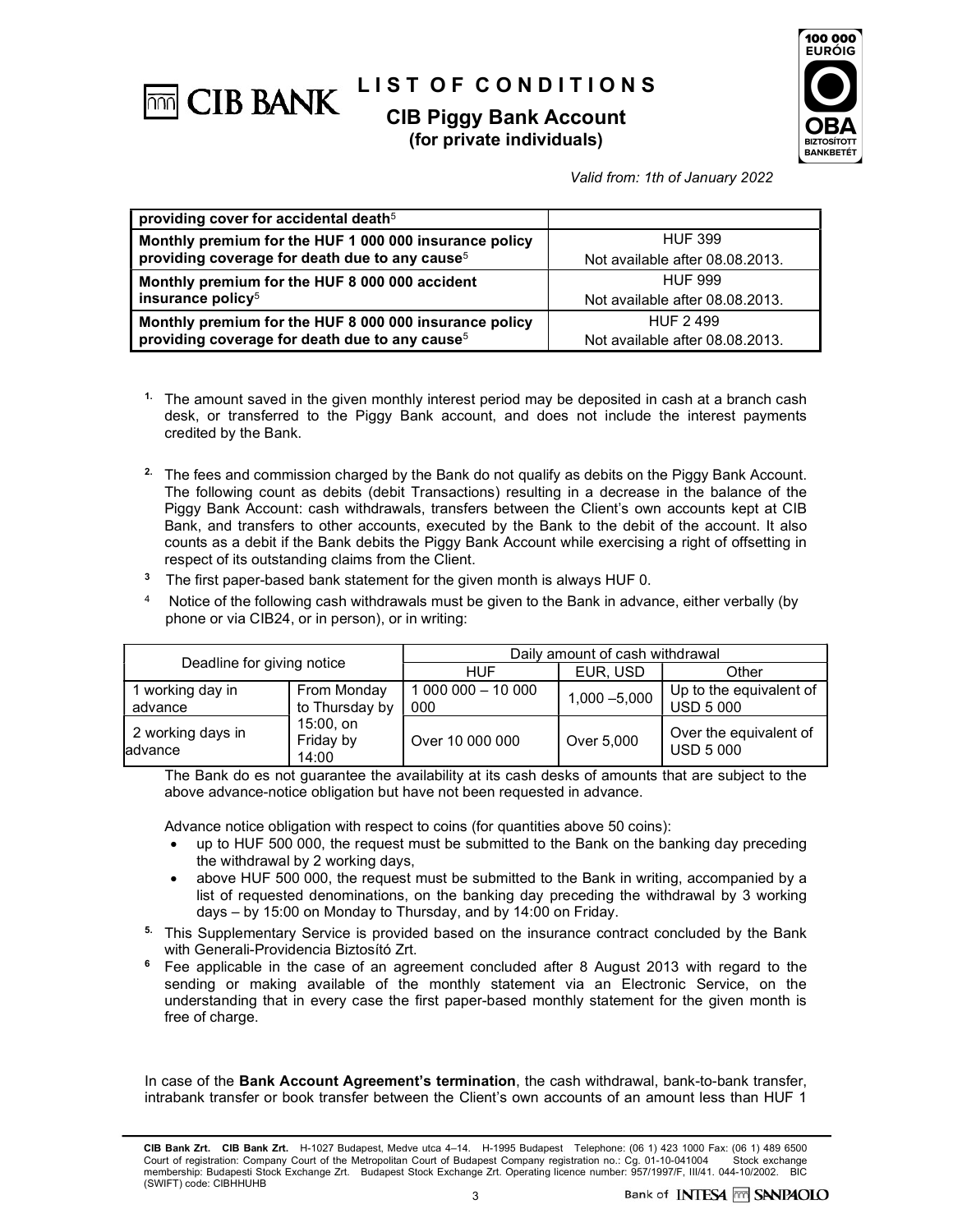LIST OF CONDITIONS **THE CIB BANK** CIB Piggy Bank Account

(for private individuals)



Valid from: 1th of January 2022

000 – or the equivalent in foreign currency determined based on the valid mid-rate quoted by the Bank on the day of execution by the Bank of the payment order to this effect – is free of charge.

In the event of closure of a Piggy Bank Account, the Bank will not pay interest for the period, that is the fraction of the month, lasting from the last day of the calendar month preceding the closure until the Banking Day preceding the day of closure.

Interest on unauthorised overdraft: 25.99% Our Bank is a member of the National Deposit Insurance Fund (OBA), and therefore deposits are insured up to the amount specified by law. The Bank determines the interest on the basis of the number of days actually elapsed and on a 365-day year.

| <b>ELECTRONIC SERVICES</b>                                                                                                          |                                                                     |  |  |  |
|-------------------------------------------------------------------------------------------------------------------------------------|---------------------------------------------------------------------|--|--|--|
| <b>CIB Internet based Electronic Services</b>                                                                                       |                                                                     |  |  |  |
| (CIB Internet Bank, mobilCIB)7                                                                                                      |                                                                     |  |  |  |
| Registration                                                                                                                        | HUF <sub>0</sub>                                                    |  |  |  |
| Subscription fee for security SMS mesages (notification of<br>logins and blockings)                                                 | HUF 56/month/user                                                   |  |  |  |
| Fees for password generator7                                                                                                        |                                                                     |  |  |  |
| Token usage fee                                                                                                                     | HUF 56/month/user                                                   |  |  |  |
| Easy Token usage fee<br>(Not available after 15.02.2019)                                                                            | HUF 56/month/user                                                   |  |  |  |
| CIB mobilToken usage fee                                                                                                            | HUF 56/month/user                                                   |  |  |  |
| CIB Hard Token usage fee                                                                                                            | HUF 299/month/user                                                  |  |  |  |
| Token request fee                                                                                                                   | HUF <sub>0</sub>                                                    |  |  |  |
| Easy Token request fee<br>(Not available after 15.02.2019)                                                                          | HUF 0 / user                                                        |  |  |  |
| CIB mobilToken request fee<br>(Not available after 13.01.2018)                                                                      | HUF 0 / user                                                        |  |  |  |
| CIB Hard Token request fee                                                                                                          | HUF 1.499 / user<br>Special offer: HUF 0 until<br>2019.09.01 / user |  |  |  |
| One-off fee for Token replacement (if the Token is lost or becomes<br>unusable or unreliable)                                       | <b>HUF 5,645</b>                                                    |  |  |  |
| One-off fee for Easy Token replacement (if the Token is lost or<br>becomes unusable or unreliable) (Not available after 15.02.2019) | <b>HUF 2,823</b>                                                    |  |  |  |
| One-off fee for CIB mobilToken replacement (re-registration)                                                                        | HUF <sub>0</sub>                                                    |  |  |  |
| CIB Hard Token one-off fee for Token replacement (if the Token is<br>lost or becomes unusable or unreliable)                        | <b>HUF 2823</b>                                                     |  |  |  |
| CIB Mobilbank <sup>8</sup>                                                                                                          |                                                                     |  |  |  |
| SMS text messages on debits and credits on the account (account<br>monitoring service)                                              | HUF 236/month                                                       |  |  |  |
| Fee per SMS message 9                                                                                                               | HUF 25/SMS                                                          |  |  |  |
| CIB Internet-based Electronic Service (CIB Bank mobile app)                                                                         |                                                                     |  |  |  |
| Registration fee                                                                                                                    | HUF <sub>0</sub>                                                    |  |  |  |
| Monthly fee                                                                                                                         | HUF <sub>0</sub>                                                    |  |  |  |

7.After 8 August 2013 new Internet Bank Agreements stipulating identification with a password may not be concluded. In the case of a Full Service Package, an existing agreement may not be amended to stipulate identification with a password; amendment of the agreement to stipulate identification with a